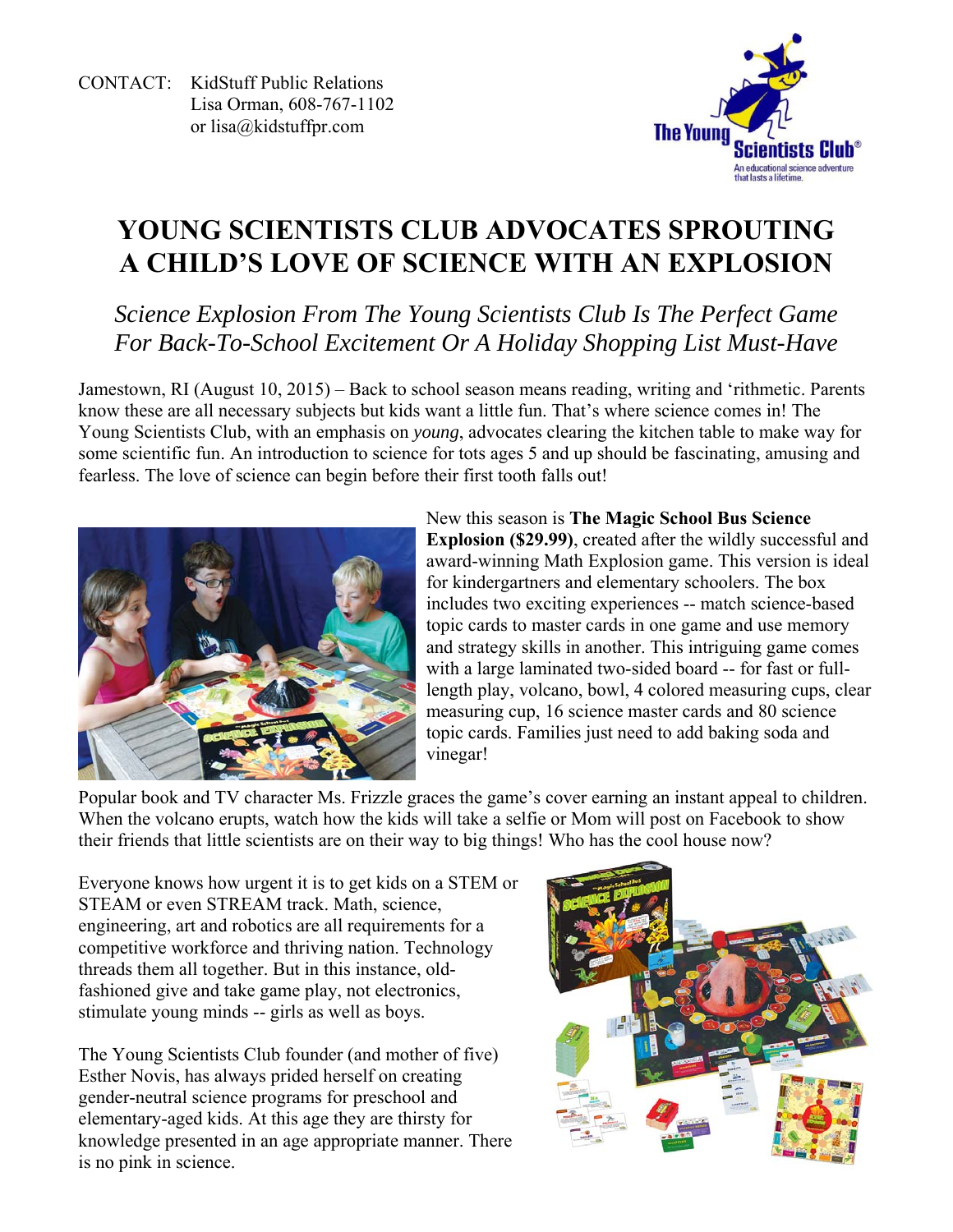*Salon Magazine* (April 2015) published an article focusing on getting little girls intrigued by STEM fields. The story pointed out, "after a New Jersey mom asked Land's End "Why are you selling 'mighty' tees for boys and 'adorable' tees for girls?" it promptly responded with NASA themed clothes for girls. But science amply demonstrates that nothing can thrive in a vacuum – even encouragement."

The author goes on to lament, "The way that STEM education and opportunity plays out for males and females in our country is vastly, embarrassingly different. A US Department of Commerce report notes that 'women hold a disproportionately low share of STEM undergraduate degrees, particularly in Engineering' and that among those who do, 'women with a STEM degree are less likely than their male counterparts to work in a STEM occupation; they are more likely to work in education or healthcare."

The article summarizes that "the answer is probably that women at some point in their career are discouraged from pursuing the sciences."

Grownups can be the force to encourage *all* children to pursue the sciences as they play at ages 5, 6 or 7. As the company's name suggests, *young* is never too soon to get excited about experimenting with their hands. Whimsical instructions can be read by youngsters or by an older sibling/babysitter/grandparent for a memorable adventure!

#### **The Magic School Bus Science Explosion • Ages 5+ • \$29.99**

*Mr. Dad Seal Of Approval 2015 Father's Day* 

*Creative Child Magazine 2015 Game Of The Year Award* 

It's okay to explode something in the house with this safe but exciting board game. The first player to the finish line gets to explode the volcano. As Ms. Frizzle says, "Wahoo! It's time to burn rubber and discover!"



*Two sides of game board for two styles of play* 

Look for additional products from The Young Scientists Club as a back-to-school reward or a holiday present. Two 2015 themed kits -- **Clifford Magic Science (\$19.99)** and **Clifford Water Science (\$19.99)** – have been dubbed "Science Kits For Little Hands." These activity sets feature beloved literary personality Emily Elizabeth and her best friend with a tail, Clifford, who eagerly walk youngsters through



the magic of a floating egg, reverse reflections and an underwater rainbow! With a focus on all-things-water, kids learn the principals of floating and sinking.

#### **Clifford Water Science • Ages 3+ • \$19.99**

This kit will make a splash but raincoats and umbrellas are not needed. Emily Elizabeth explains the simple water experiments with catchy titles like icebergs, phases of water, water cycle, making rain, colored celery, chromatography, submarine, foam boat, and water magic. Young Scientists will feel like real scientists when they use the included lab tray,